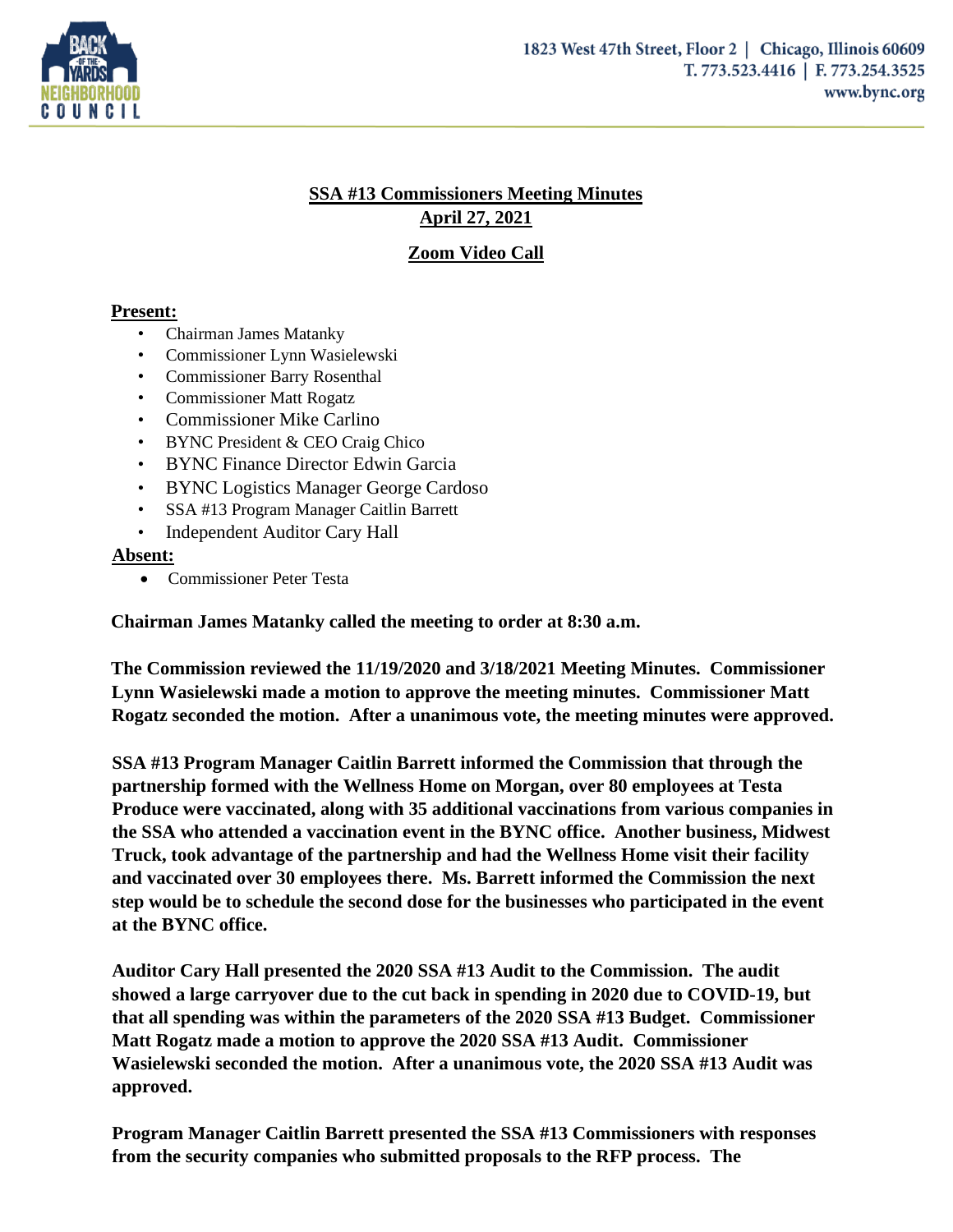

**Commission discussed the quotes. The Commission determined that four businesses should be invited to interview after further research and conversation with the businesses that bid.** 

**Ms. Barrett presented the Commissioners with new logo designs for both SSA #13 itself and for the networking event Stamp-Eat!** 

**Ms. Barrett informed the Commission that landscaping was needed. Chairman Matanky suggested seeking additional quotes from other landscaping companies. Ms. Barrett agreed and would be seeking out more bids.** 

**SSA President and CEO Craig Chico provided an update on the Clean Air Ordinance. Alderman Thompson crafted a different version of the Ordinance that took the industrial business' feedback into consideration.** 

**Mr. Chico also explained the streetscape installed in the Stockyards on Racine. CDOT installed permanent drag racing deterrent between 47 th and 43rd and Racine. The installation was originally intended for Morgan between 45th and 43rd Streets and where the drag racing is heaviest. The installation on Racine will allow for new landscaping that SSA #13 can maintain.** 

**Commissioner Matt Rogatz made a motion to adjourn the meeting. Commissioner Wasielewski seconded the motion. After a unanimous vote, the meeting was adjourned at 9:32 a.m.**